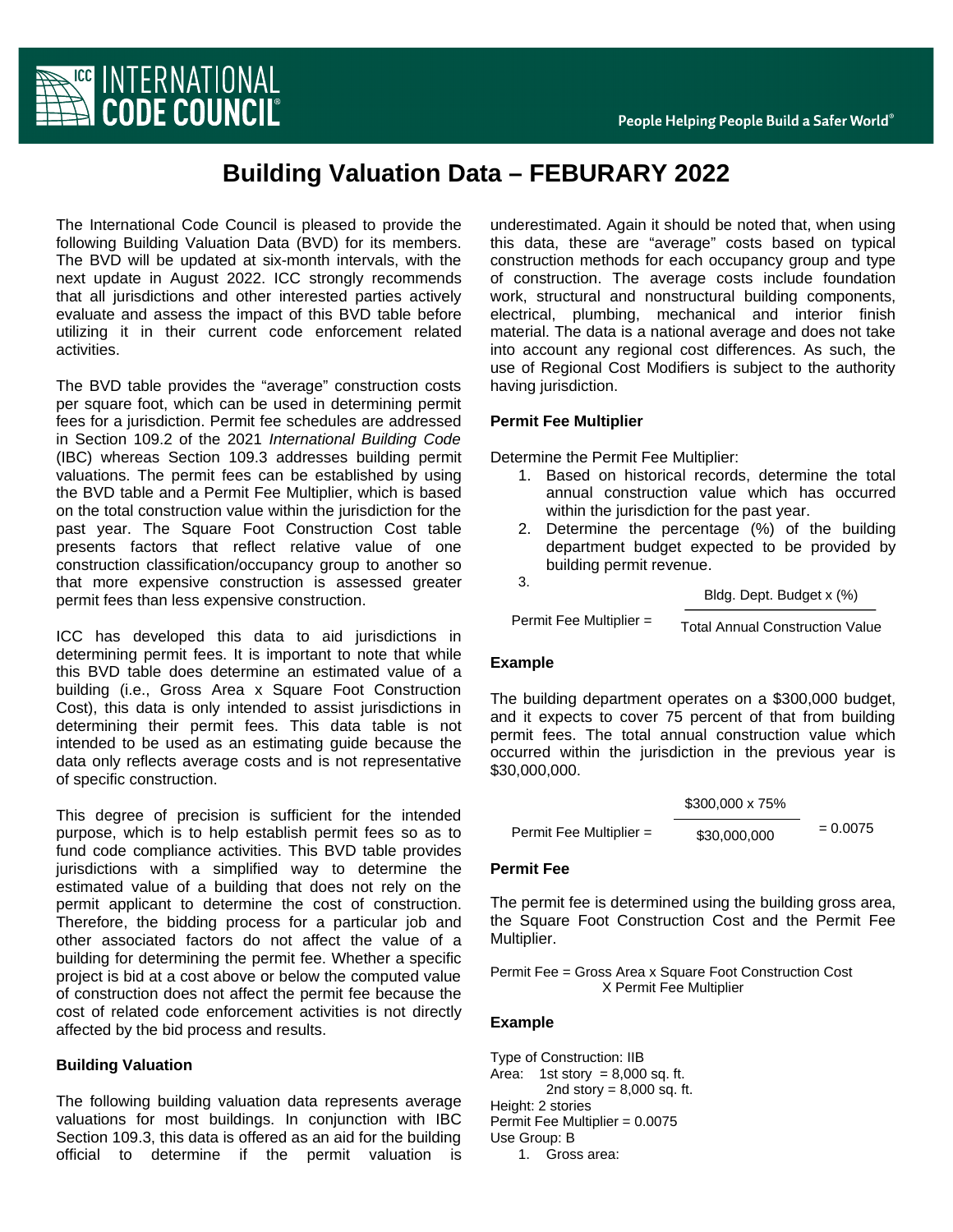Business = 2 stories x 8,000 sq. ft. = 16,000 sq. ft.

- 2. Square Foot Construction Cost: B/IIB = \$214.08/sq. ft.
- 3. Permit Fee: Business = 16,000 sq. ft. x \$214.08/sq. ft x 0.0075  $=$  \$25,690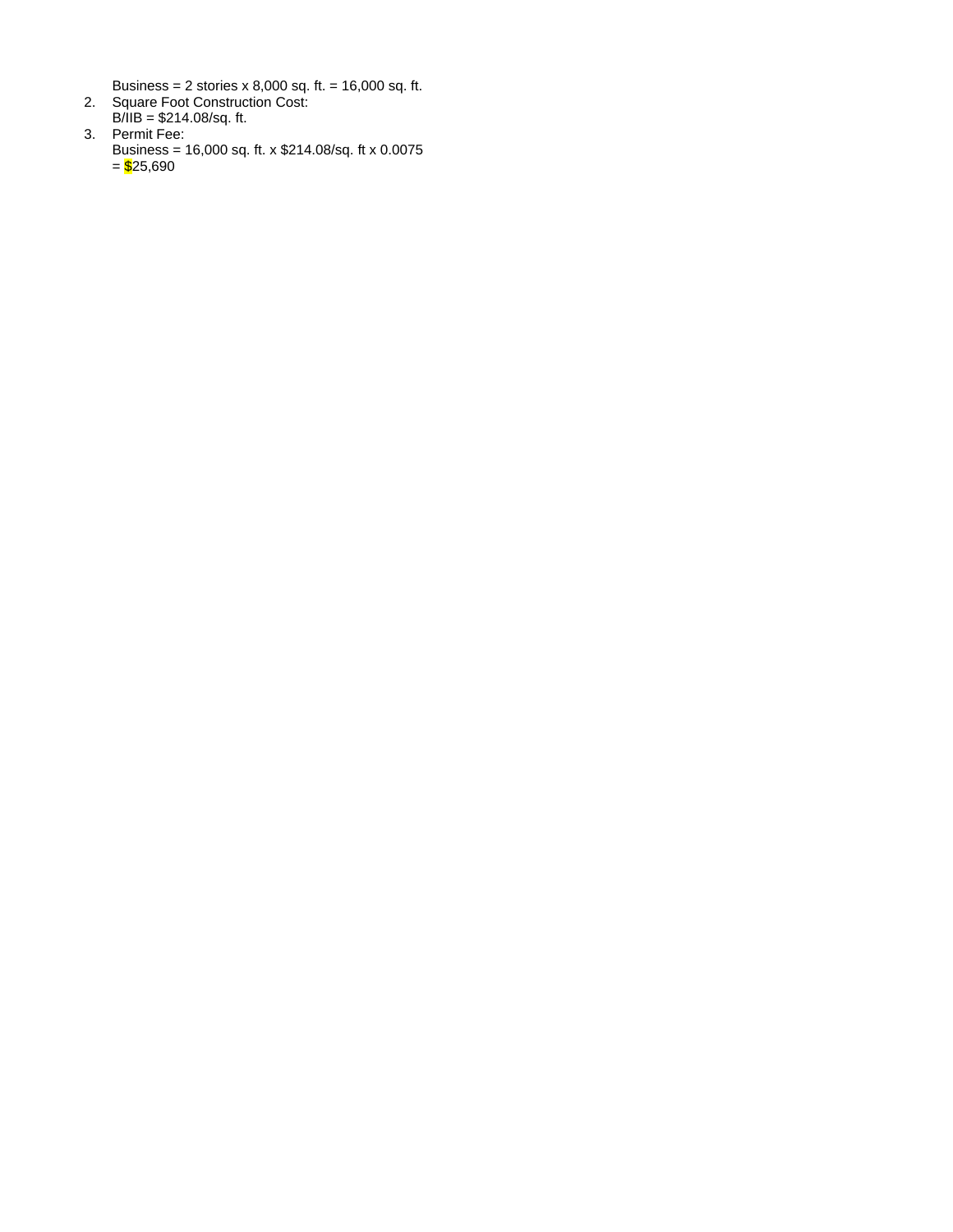

## **Important Points**

 The BVD is not intended to apply to alterations or repairs to existing buildings. Because the scope of alterations or repairs to an existing building varies so greatly, the Square Foot Construction Costs table does not reflect accurate values for that purpose. However, the Square Foot Construction Costs table can be used to determine the cost of an addition that is basically a stand-alone building which happens to be attached to an existing building. In the case of such additions, the only alterations to the existing building would involve the attachment of the addition to the existing building and the openings between the addition and the existing building.

- For purposes of establishing the Permit Fee Multiplier, the estimated total annual construction value for a given time period (1 year) is the sum of each building's value (Gross Area x Square Foot Construction Cost) for that time period (e.g., 1 year).
- The Square Foot Construction Cost does not include the price of the land on which the building is built. The Square Foot Construction Cost takes into account everything from foundation work to the roof structure and coverings but does not include the price of the land. The cost of the land does not affect the cost of related code enforcement activities and is not included in the Square Foot Construction Cost.

| <b>Group (2021 International Building Code)</b>    | <b>IA</b> | IB.   | <b>IIA</b>   | $\mathsf{IIB}$ | <b>IIIA</b>  | <b>IIIB</b> | <b>IV</b>          | <b>VA</b>      | <b>VB</b> |
|----------------------------------------------------|-----------|-------|--------------|----------------|--------------|-------------|--------------------|----------------|-----------|
| A-1 Assembly, theaters, with stage                 | 309.0     | 298.6 | 291.6        | 280.5          | 263.9        | 255.8       | 272.0              | 244.8          | 237.0     |
|                                                    | 6         | 6     | 4            | 8              | 8            | 2           | 2                  | 0              | 2         |
| A-1 Assembly, theaters, without stage              | 282.8     | 272.4 | 265.4        | 254.3          | 237.7        | 229.6       | 245.8              | 218.5          | 210.8     |
|                                                    | 5         | 5     | 2            | 7              | 7            | 1           | 1                  | 9              | 0         |
| A-2 Assembly, nightclubs                           | 237.3     | 230.2 | 224.5        | 215.3          | 202.9        | 197.4       | 207.6              | 183.6          | 177.4     |
|                                                    | 1         | 3     | 6            | 6              | 9            | 0           | 9                  | 8              | 0         |
| A-2 Assembly, restaurants, bars, banquet halls     | 236.3     | 229.2 | 222.5        | 214.3          | 200.9        | 196.4       | 206.6              | 181.6          | 176.4     |
|                                                    | 1         | 3     | 6            | 6              | 9            | 0           | 9                  | 8              | 0         |
| A-3 Assembly, churches                             | 286.9     | 276.4 | 269.4        | 258.4          | 242.2        | 234.0       | 249.8              | 223.0          | 215.2     |
|                                                    | 0         | 9     | 7            | 2              | 3            | 7           | 6                  | 5              | 6         |
| A-3 Assembly, general, community halls, libraries, | 244.7     | 234.3 | 226.3        | 216.2          | 198.9        | 191.7       | 207.7              | 179.7          | 172.9     |
| museums                                            | 7         | 7     | 4            | 9              | 4            | 9           | 3                  | 7              | 8         |
| A-4 Assembly, arenas                               | 281.8     | 271.4 | 263.4        | 253.3          | 235.7        | 228.6       | 244.8              | 216.5          | 209.8     |
|                                                    | 5         | 5     | 2            | 7              | 7            | 1           | 1                  | 9              | 0         |
| <b>B</b> Business                                  | 240.9     | 232.0 | 223.5        | 214.0          | 194.9        | 187.3       | 205.6              | 172.0          | 164.3     |
|                                                    | 0         | 7     | 1            | 8              | 1            | 6           | 8                  | 2              | 4         |
| E Educational                                      | 257.7     | 248.8 | 242.3        | 231.9          | 216.4        | 205.5       | 223.9              | 189.2          | 183.3     |
|                                                    | 0         | 9     | 5            | 0              | 7            | 4           | 2                  | 1              | 1         |
| F-1 Factory and industrial, moderate hazard        | 144.9     | 138.1 | 130.3        | 125.4          | 112.4        | 107.1       | 120.0              |                |           |
|                                                    | 3         | 1     | 9            | 0              | 9            | 0           | 2                  | 92.69          | 86.88     |
| F-2 Factory and industrial, low hazard             | 143.9     | 137.1 | 130.3        | 124.4          | 112.4        | 106.1       | 119.0              |                |           |
|                                                    | 3         | 1     | 9            | 0              | 9            | 0           | 2                  | 92.69          | 85.88     |
| H-1 High Hazard, explosives                        | 135.2     | 128.4 | 121.7        | 115.7          | 104.1        |             | 110.3              |                |           |
|                                                    | 9         | 7     | 5            | 6              | 4            | 97.75       | 9                  | 84.34          | N.P.      |
| H234 High Hazard                                   | 135.2     | 128.4 | 121.7        | 115.7          | 104.1        |             | $110.\overline{3}$ |                |           |
|                                                    | 9         | 7     | 5            | 6              | 4            | 97.75       | 9                  | 84.34          | 77.53     |
| H-5 HPM                                            | 240.9     | 232.0 | 223.5        | 214.0          | 194.9        | 187.3       | 205.6              | 172.0          | 164.3     |
|                                                    | 0         | 7     | $\mathbf{1}$ | 8              | $\mathbf{1}$ | 6           | 8                  | $\overline{c}$ | 4         |
| I-1 Institutional, supervised environment          | 244.4     | 236.0 | 229.0        | 219.8          | 202.1        | 196.5       | 220.1              | 181.2          | 175.8     |
|                                                    | 5         | 8     | 6            | 2              | 6            | 8           | 0                  | 5              | 1         |
| I-2 Institutional, hospitals                       | 401.2     | 392.4 | 383.8        | 374.4          | 354.2        |             | 366.0              | 331.4          |           |
|                                                    | 2         | 0     | 3            | 0              | 9            | N.P.        | 0                  | 0              | N.P.      |
| I-2 Institutional, nursing homes                   | 279.1     | 270.3 | 261.7        | 252.3          | 234.6        |             | 243.9              | 211.7          |           |
|                                                    | 5         | 2     | 6            | 3              | 4            | N.P.        | 3                  | 5              | N.P.      |

## **Square Foot Construction Costs a, b, c**